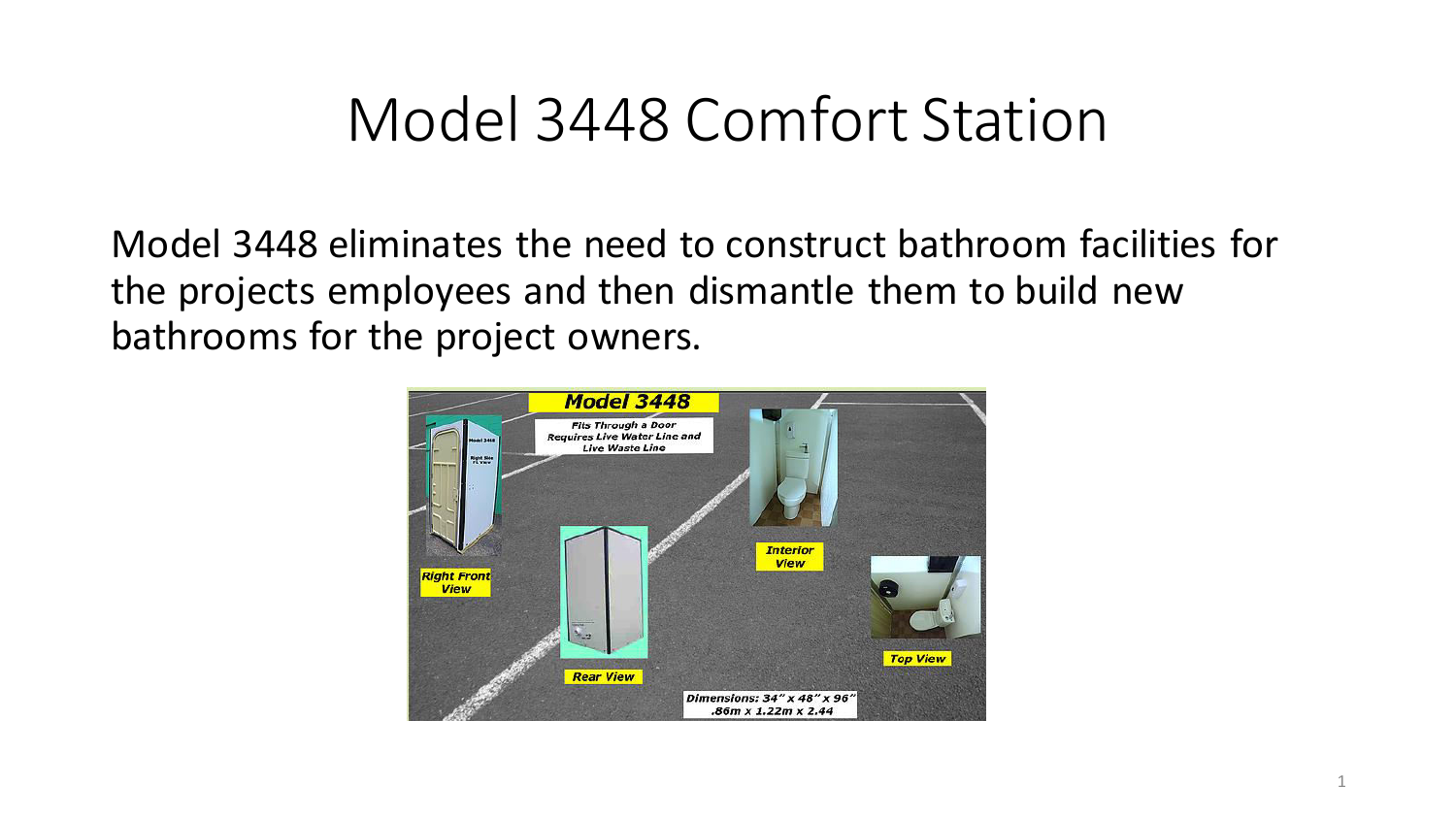## Portable Bathroom

◦ Dimensions 34" x 48" Plexiglass

Roof.

- Fits through a standard door opening
- Requires a live water line and a live sewer line

◦ Unisex

◦ Waterless urinal can be attached on exterior walls or as a permanent or mobile stand a lone Male Work **Environment** 

◦ Hand sanitizer can be attached on an exterior wall or as a permanent or mobile stand a lone

Fits Through Any Door Replaces Portable Toilets

Mobile and Can be Re-deployed with a Pallet Jack



Front View Side View Top View

Model 3448 **Lavatory** Handwash **Station** 

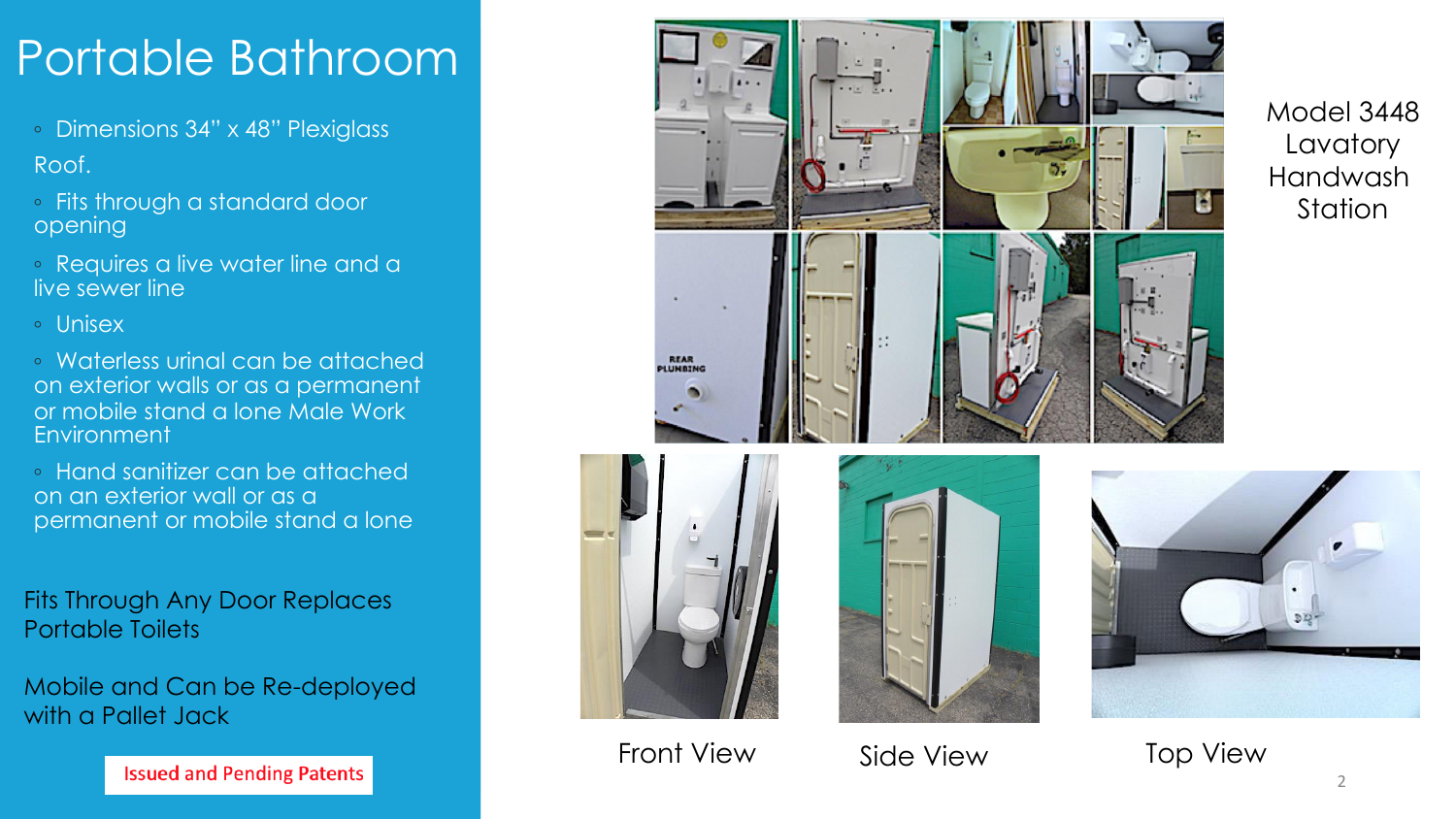











Fig. 1 Top View



.86m x 1.22m x 2.44m



18" Vanity

Fig. 6 18" Vanity





Fig. 7 Dual Sink Fig. 8 Waterless Urinal Attachment

Fig. 9 Hand Sanitizer Station With Storage



Fig. 10 Eye Wash Attachment

Fig. 11 Eye Wash Shower

## Fig. 2 Outside View Fig. 3 Side View Fig. 4 Inside Door View Fig. 5 Sink Top View

**Issued and Pending Patents** 3 3

System